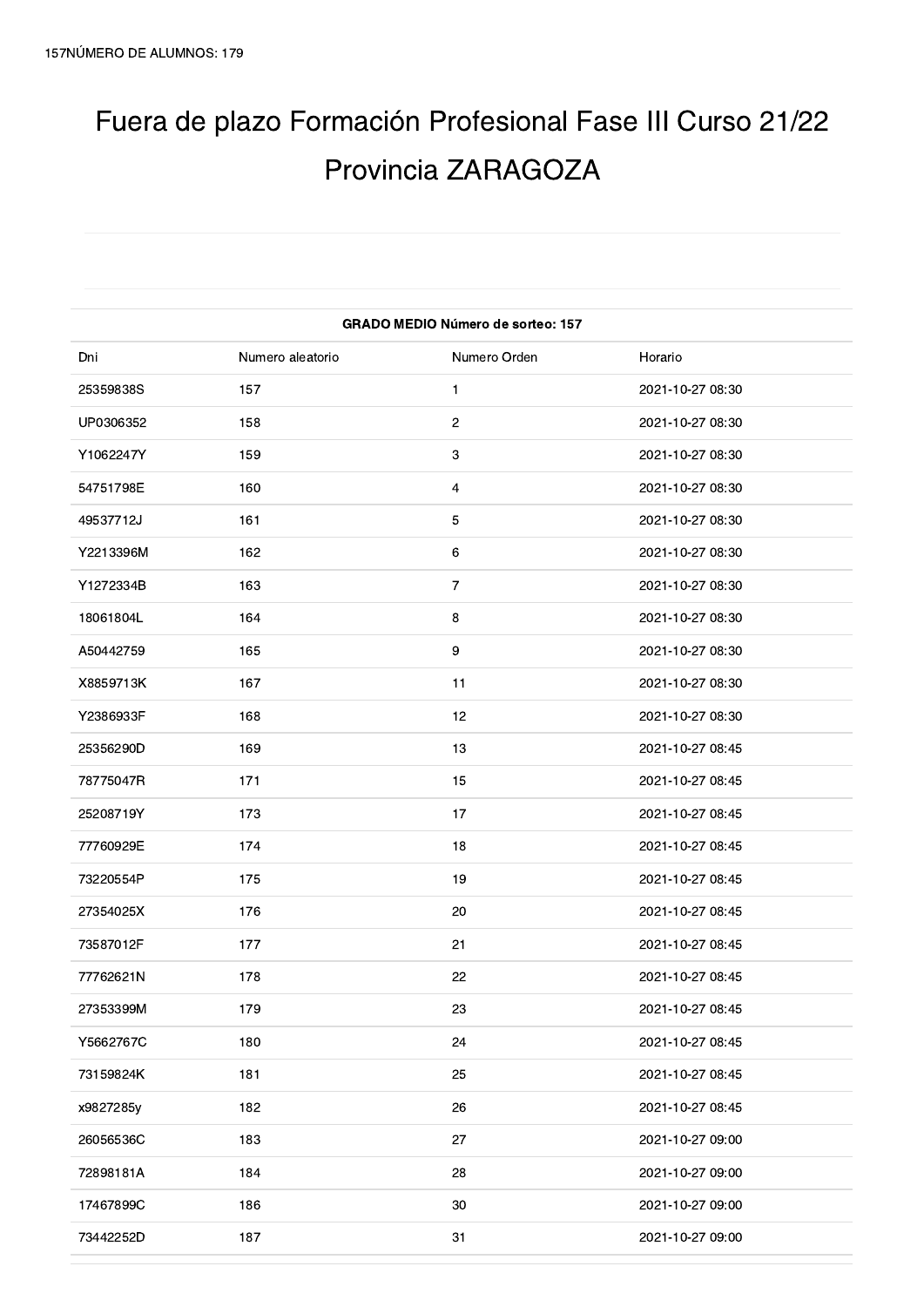| 77134334Q | 188            | 32 | 2021-10-27 09:00 |
|-----------|----------------|----|------------------|
| Y5810922D | 189            | 33 | 2021-10-27 09:00 |
| 73274087C | 190            | 34 | 2021-10-27 09:00 |
| Y1648179J | 191            | 35 | 2021-10-27 09:00 |
| 76971408E | 193            | 37 | 2021-10-27 09:00 |
| 17768795F | 195            | 39 | 2021-10-27 09:00 |
| 77752901k | 196            | 40 | 2021-10-27 09:00 |
| 42246957M | 197            | 41 | 2021-10-27 09:00 |
| 09831099W | 198            | 42 | 2021-10-27 09:15 |
| 73161726Z | 199            | 43 | 2021-10-27 09:15 |
| Y4751585y | 200            | 44 | 2021-10-27 09:15 |
| X5922406K | 201            | 45 | 2021-10-27 09:15 |
| 26309171T | 202            | 46 | 2021-10-27 09:15 |
| 48756069W | 204            | 48 | 2021-10-27 09:15 |
| 25364998T | 205            | 49 | 2021-10-27 09:15 |
| P10009536 | 206            | 50 | 2021-10-27 09:15 |
| Y7816319J | 207            | 51 | 2021-10-27 09:15 |
| 73427865c | 209            | 53 | 2021-10-27 09:15 |
| 25355853D | 210            | 54 | 2021-10-27 09:15 |
| 73286250Q | 211            | 55 | 2021-10-27 09:15 |
| Y4227434W | 1              | 58 | 2021-10-27 09:30 |
| 25203795G | 3              | 60 | 2021-10-27 09:30 |
| 77218915A | $\overline{4}$ | 61 | 2021-10-27 09:30 |
| 26586304Y | 5              | 62 | 2021-10-27 09:30 |
| Y5546075F | 6              | 63 | 2021-10-27 09:30 |
| 29134483s | $\overline{7}$ | 64 | 2021-10-27 09:30 |
| 73516564P | 8              | 65 | 2021-10-27 09:30 |
| 29121643D | 9              | 66 | 2021-10-27 09:30 |
| Y4064814S | 10             | 67 | 2021-10-27 09:30 |
| 73414864Z | 11             | 68 | 2021-10-27 09:30 |
| X4824810P | 12             | 69 | 2021-10-27 09:30 |
| 25363061H | 13             | 70 | 2021-10-27 09:30 |
| X5632873N | 15             | 72 | 2021-10-27 09:45 |
| 43289729A | 16             | 73 | 2021-10-27 09:45 |
| 26586789P | 17             | 74 | 2021-10-27 09:45 |
| Y6626651C | 18             | 75 | 2021-10-27 09:45 |
| 18049230A | 19             | 76 | 2021-10-27 09:45 |
|           |                |    |                  |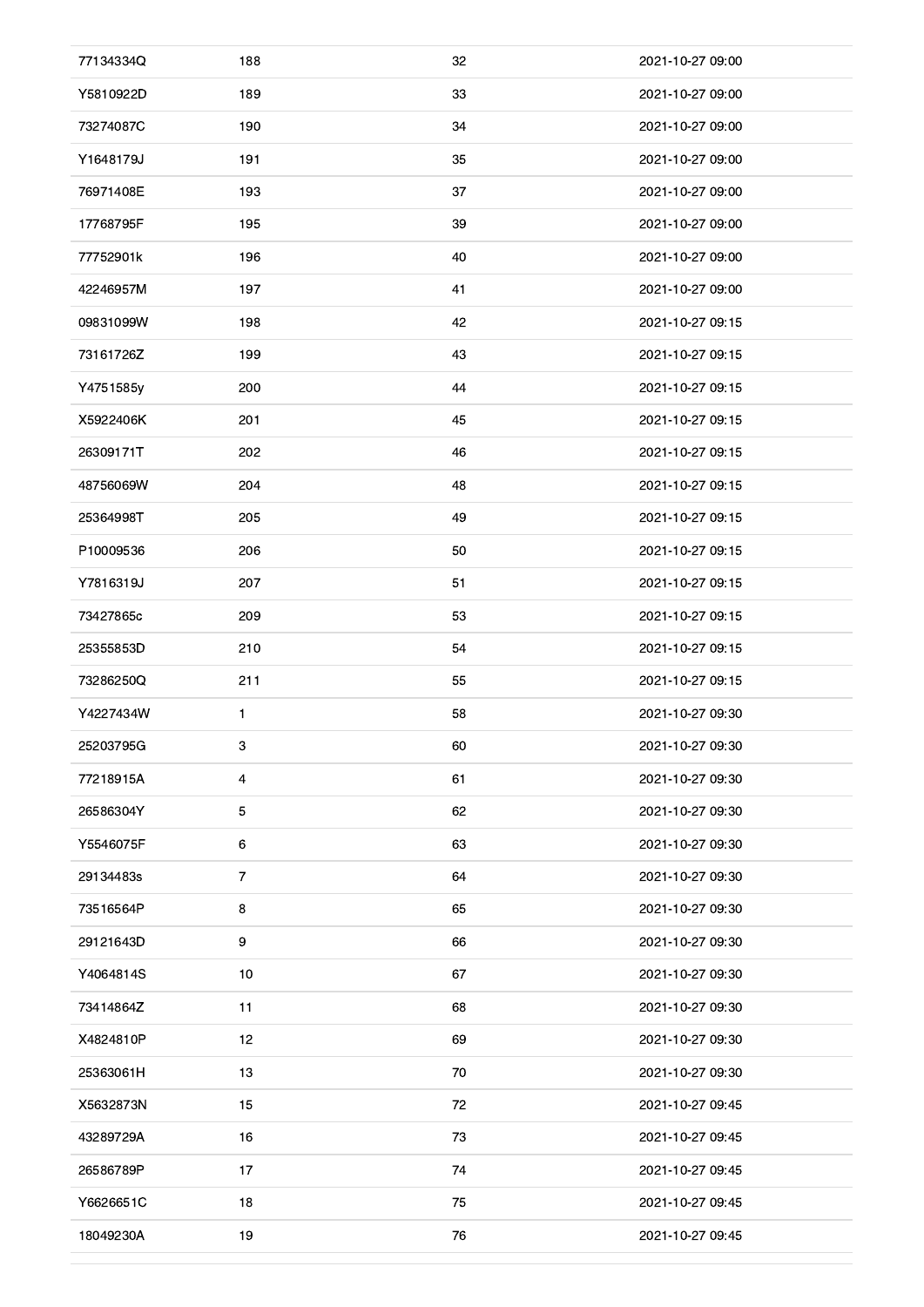| Y5357374K | 21 | 78  | 2021-10-27 09:45 |
|-----------|----|-----|------------------|
| 77134911H | 22 | 79  | 2021-10-27 09:45 |
| 79351975C | 23 | 80  | 2021-10-27 09:45 |
| 73448110w | 26 | 83  | 2021-10-27 09:45 |
| Y1784118E | 27 | 84  | 2021-10-27 09:45 |
| Y4635661W | 28 | 85  | 2021-10-27 09:45 |
| 26799133Q | 29 | 86  | 2021-10-27 09:45 |
| 53229195L | 30 | 87  | 2021-10-27 10:00 |
| 77215439T | 31 | 88  | 2021-10-27 10:00 |
| Y2870221L | 33 | 90  | 2021-10-27 10:00 |
| 26280883V | 34 | 91  | 2021-10-27 10:00 |
| 26309093Z | 36 | 93  | 2021-10-27 10:00 |
| X7987285Y | 37 | 94  | 2021-10-27 10:00 |
| 20919532C | 38 | 95  | 2021-10-27 10:00 |
| 26586354X | 39 | 96  | 2021-10-27 10:00 |
| P10018491 | 40 | 97  | 2021-10-27 10:00 |
| 76971772H | 42 | 99  | 2021-10-27 10:00 |
| Y5782236G | 43 | 100 | 2021-10-27 10:00 |
| 73131873S | 44 | 101 | 2021-10-27 10:00 |
| 17459032P | 45 | 102 | 2021-10-27 10:15 |
| 18024432E | 46 | 103 | 2021-10-27 10:15 |
| 72971558X | 47 | 104 | 2021-10-27 10:15 |
| KH0417601 | 48 | 105 | 2021-10-27 10:15 |
| Y2649335A | 49 | 106 | 2021-10-27 10:15 |
| Y1441871S | 50 | 107 | 2021-10-27 10:15 |
| 26055821H | 51 | 108 | 2021-10-27 10:15 |
| 26309336G | 52 | 109 | 2021-10-27 10:15 |
| 26059417A | 53 | 110 | 2021-10-27 10:15 |
| 25183977N | 54 | 111 | 2021-10-27 10:15 |
| 25186167V | 55 | 112 | 2021-10-27 10:15 |
| 73623069T | 57 | 114 | 2021-10-27 10:15 |
| 73622095S | 58 | 115 | 2021-10-27 10:30 |
| 25813977N | 59 | 116 | 2021-10-27 10:30 |
| 17458705A | 61 | 118 | 2021-10-27 10:30 |
| 77224915T | 62 | 119 | 2021-10-27 10:30 |
| 73107170Z | 63 | 120 | 2021-10-27 10:30 |
| Y7358317X | 64 | 121 | 2021-10-27 10:30 |
|           |    |     |                  |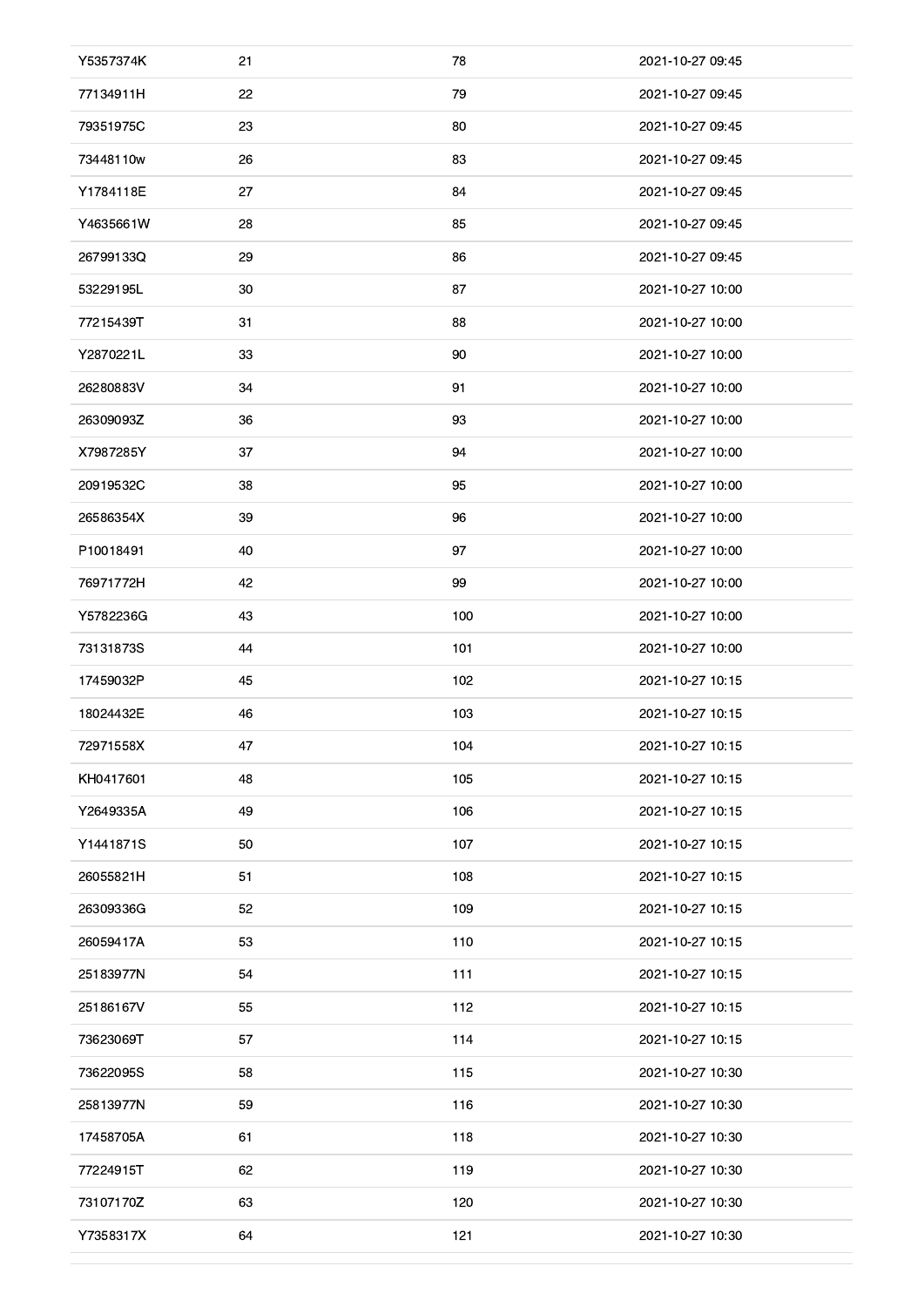| 55154892H | 65  | 122 | 2021-10-27 10:30 |
|-----------|-----|-----|------------------|
| 26057540n | 66  | 123 | 2021-10-27 10:30 |
| 26055867H | 67  | 124 | 2021-10-27 10:30 |
| 43412546T | 69  | 126 | 2021-10-27 10:30 |
| 25210580g | 70  | 127 | 2021-10-27 10:30 |
| Y0427691C | 71  | 128 | 2021-10-27 10:30 |
| 73159472Z | 72  | 129 | 2021-10-27 10:45 |
| 73011492Q | 73  | 130 | 2021-10-27 10:45 |
| 73168531B | 74  | 131 | 2021-10-27 10:45 |
| G0128869e | 75  | 132 | 2021-10-27 10:45 |
| 78745477D | 76  | 133 | 2021-10-27 10:45 |
| 27354937W | 77  | 134 | 2021-10-27 10:45 |
| 17465607M | 78  | 135 | 2021-10-27 10:45 |
| 73428492A | 79  | 136 | 2021-10-27 10:45 |
| 77217233T | 80  | 137 | 2021-10-27 10:45 |
| 26796853j | 81  | 138 | 2021-10-27 10:45 |
| 30339464A | 83  | 140 | 2021-10-27 10:45 |
| 25205101E | 84  | 141 | 2021-10-27 10:45 |
| 26588446d | 85  | 142 | 2021-10-27 11:45 |
| 26797126X | 86  | 143 | 2021-10-27 11:45 |
| Y7179845H | 87  | 144 | 2021-10-27 11:45 |
| 25198062K | 88  | 145 | 2021-10-27 11:45 |
| Y3828466S | 89  | 146 | 2021-10-27 11:45 |
| Y5841581D | 91  | 148 | 2021-10-27 11:45 |
| 73220999Q | 92  | 149 | 2021-10-27 11:45 |
| 17449244h | 93  | 150 | 2021-10-27 11:45 |
| Y5053839V | 95  | 152 | 2021-10-27 11:45 |
| 26279104V | 96  | 153 | 2021-10-27 11:45 |
| 25364653T | 97  | 154 | 2021-10-27 11:45 |
| F00229555 | 98  | 155 | 2021-10-27 11:45 |
| 25364866Y | 99  | 156 | 2021-10-27 12:00 |
| 73469438D | 101 | 158 | 2021-10-27 12:00 |
| 26799724D | 102 | 159 | 2021-10-27 12:00 |
| 21746536J | 103 | 160 | 2021-10-27 12:00 |
| 77224873G | 105 | 162 | 2021-10-27 12:00 |
| 25462852N | 108 | 165 | 2021-10-27 12:00 |
| 76916809W | 109 | 166 | 2021-10-27 12:00 |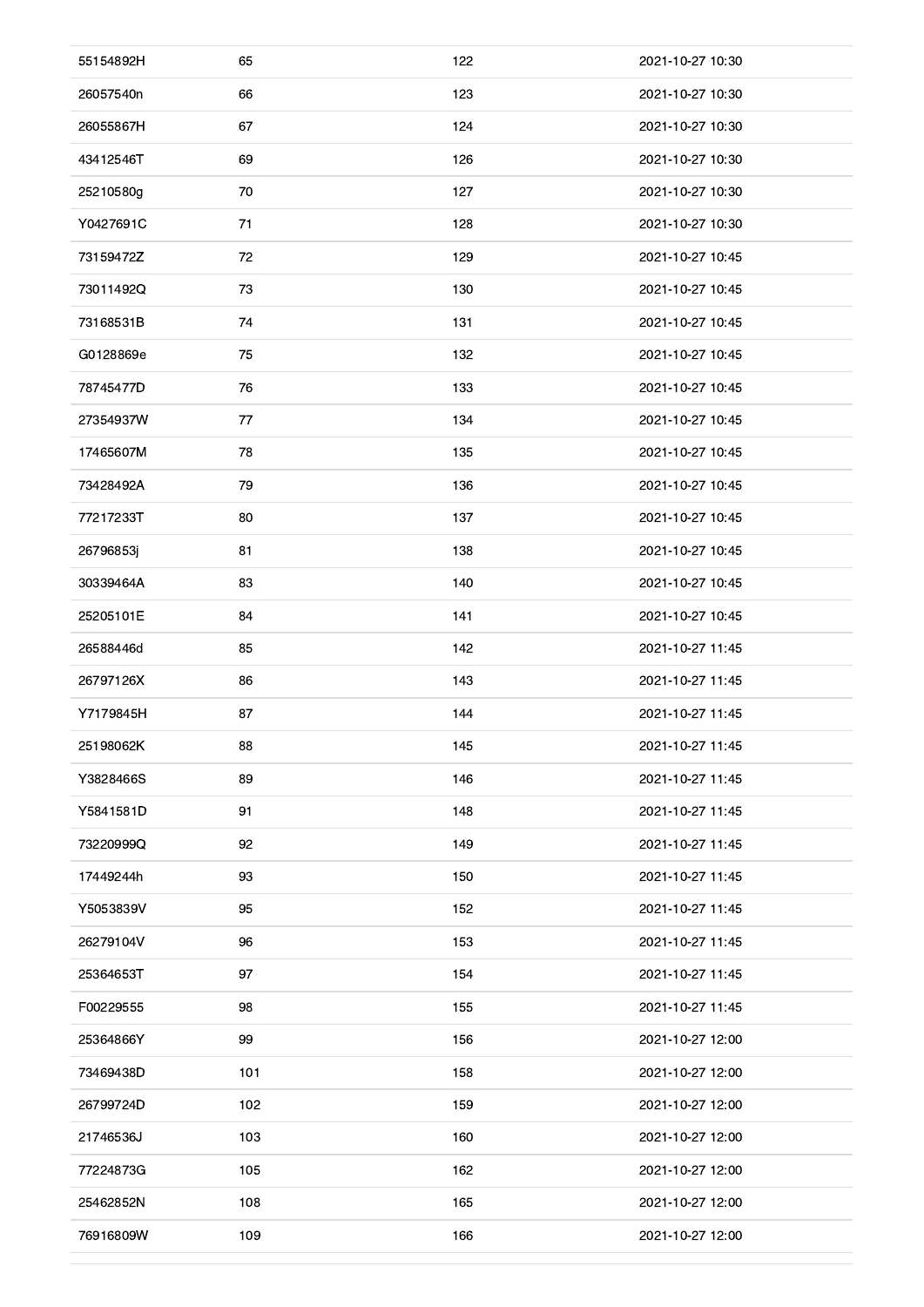| 05447820V | 110   | 167   | 2021-10-27 12:00 |
|-----------|-------|-------|------------------|
| X6011765w | 110.5 | 167.5 | 2021-10-27 12:00 |
| 73243150H | 111   | 168   | 2021-10-27 12:00 |
| 53618821W | 112   | 169   | 2021-10-27 12:00 |
| 73447606G | 113   | 170   | 2021-10-27 12:00 |
| 72983071T | 114   | 171   | 2021-10-27 12:15 |
| Y2844020S | 115   | 172   | 2021-10-27 12:15 |
| 73002059J | 116   | 173   | 2021-10-27 12:15 |
| 73012505v | 117   | 174   | 2021-10-27 12:15 |
| 73410378J | 118   | 175   | 2021-10-27 12:15 |
| 17761088M | 119   | 176   | 2021-10-27 12:15 |
| 16646173S | 120   | 177   | 2021-10-27 12:15 |
| 29127496C | 121   | 178   | 2021-10-27 12:15 |
| Y7150564Q | 122   | 179   | 2021-10-27 12:15 |
| 73017028D | 123   | 180   | 2021-10-27 12:15 |
| 26306497V | 124   | 181   | 2021-10-27 12:15 |
| 27351117T | 126   | 183   | 2021-10-27 12:15 |
| 73623781E | 127   | 184   | 2021-10-27 12:30 |
| G37757436 | 128   | 185   | 2021-10-27 12:30 |
| Y7478928D | 129   | 186   | 2021-10-27 12:30 |
| 73054116K | 130   | 187   | 2021-10-27 12:30 |
| 73515466Z | 131   | 188   | 2021-10-27 12:30 |
| 26278439L | 132   | 189   | 2021-10-27 12:30 |
| 26305094V | 133   | 190   | 2021-10-27 12:30 |
| 73286377M | 134   | 191   | 2021-10-27 12:30 |
| Y5801392R | 135   | 192   | 2021-10-27 12:30 |
| 23303799S | 137   | 194   | 2021-10-27 12:30 |
| 76974537T | 138   | 195   | 2021-10-27 12:30 |
| 17458678E | 139   | 196   | 2021-10-27 12:30 |
| 26586935Q | 141   | 198   | 2021-10-27 12:45 |
| Y2058622k | 142   | 199   | 2021-10-27 12:45 |
| 27352116X | 143   | 200   | 2021-10-27 12:45 |
| 73093621N | 144   | 201   | 2021-10-27 12:45 |
| 73474604T | 145   | 202   | 2021-10-27 12:45 |
| 73014100w | 146   | 203   | 2021-10-27 12:45 |
| 73428771y | 147   | 204   | 2021-10-27 12:45 |
| 17765156W | 148   | 205   | 2021-10-27 12:45 |